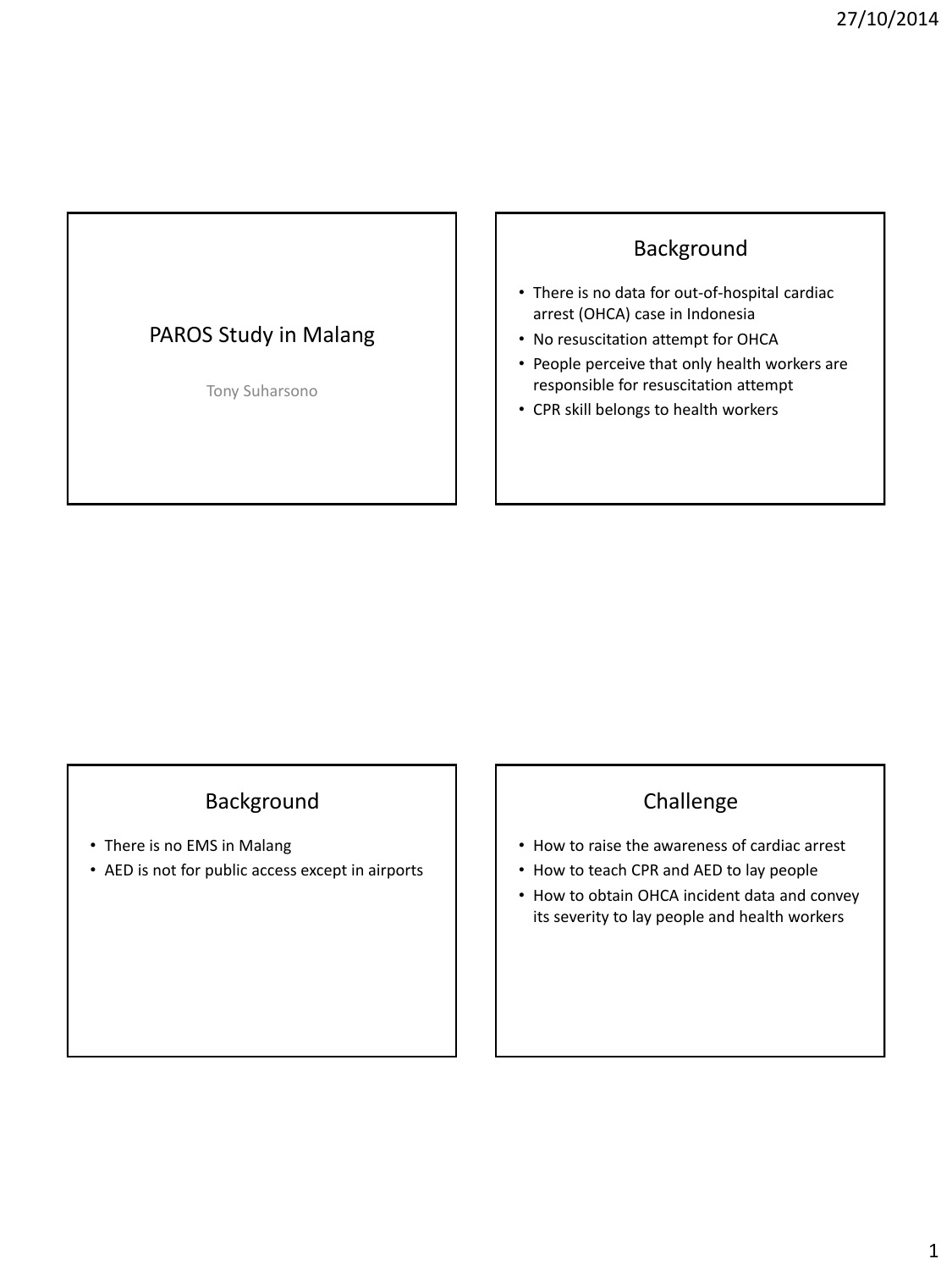## Strategy

- Raising the awareness of SCA, teaching how to do CPR and to use AED
- Collecting Paros study data to show the urgency level of SCA

## Strategy

- Raising the awareness of SCA, teaching how to do CPR and to use AED
	- UB *Siaga Henti Jantung* Project in 2013
	- Teaching Chest Compression and How to Use AED to Junior and Senior High School Teachers in Malang (Feb 3, 2014)
	- Teaching Chest Compression and How to Use AED to Civil Protection members (Mar 19-20, 2014)
	- Teaching Chest Compression and How to Use AED to nonmedical students in Brawijaya University (Mar 25, 2014 )
	- Teaching Chest Compression and How to Use AED to ambulance drivers and hotel securities in Malang (Jun 14, 2014)

## Strategy

- Obtaining Pharos study data
	- Socializing the importance of EMS to health workers in Malang through EMS Seminar: Where do We Start?
	- Networking in 9 hospitals and 25 primary health care in Malang to obtain Pharos data
	- Recruiting medical students to obtain prehospital data

# Obstacles in Obtaining OHCA Data

- The nurses who collected data in the hospitals have yet to understand how to fill the Pharos Study forms
- The nurses ask whether they will be rewarded for collecting the data
- Is it possible to change the format into retrospective one for a lowly detected SCA cases?